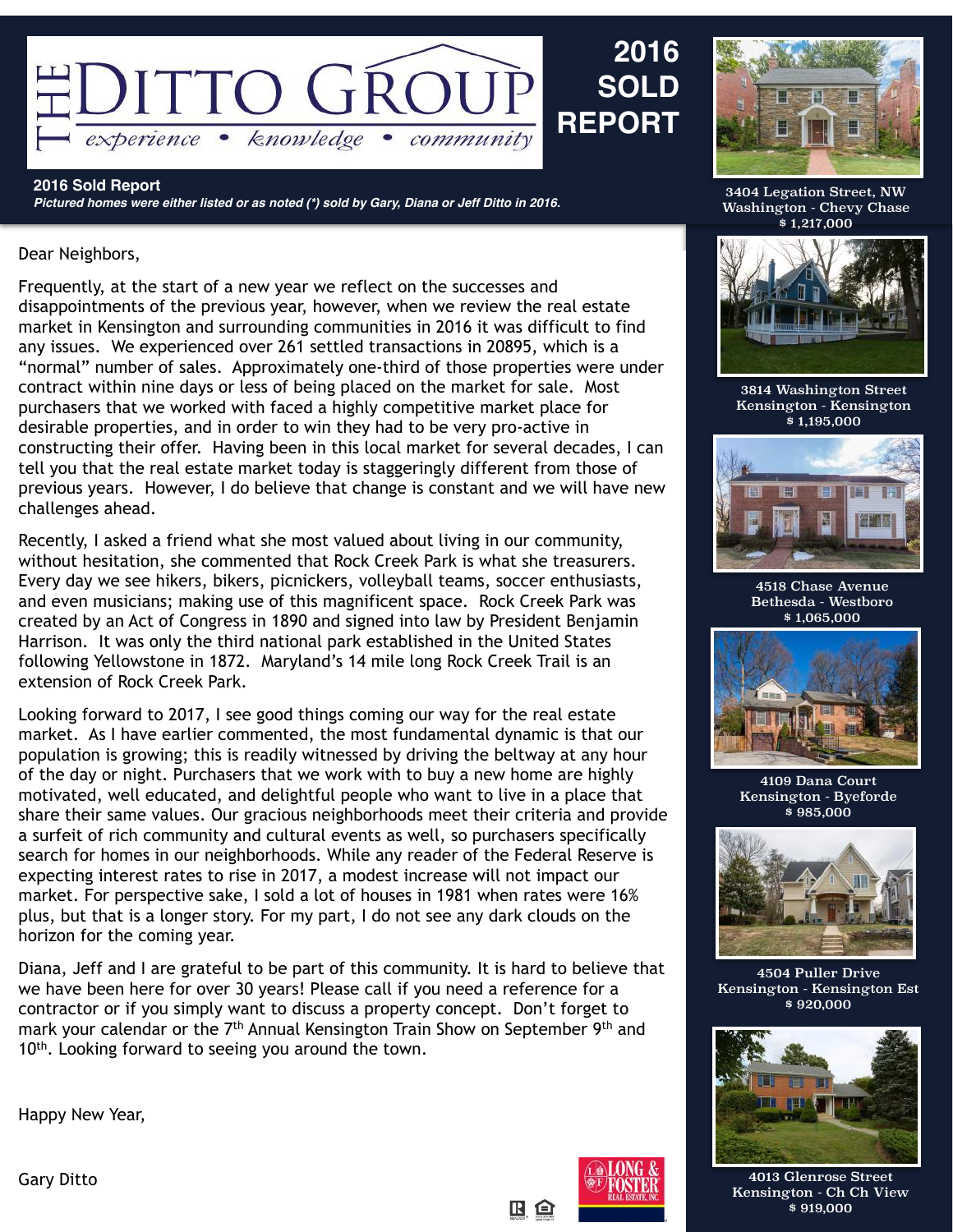

3604 Littledale Road Kensington - Rock Cr Hills \$ 905,000



3603 Dundee Driveway Chevy Chase - N Ch Ch/Kenilworth \$ 745,000



9624 Old Spring Road Kensington - Rock Cr Hills \$ 890,000



4018 Glenridge Street Kensington - Ch Ch View \$ 745,000



9604 Old Spring Road Kensington - Rock Cr Hills \$ 889,000



4619 Rosedale Avenue Bethesda - Rosedale Park \$ 744,000

# **2016 HOUSE SALES**

**NORTH CH CH-KENILWORTH, SPRINGHILL,PARKCREST,ROCK CREEK KNOLLS, ROCK CREEK ESTATES,**

8906 MCGREGOR DR \$1,325,000 3707 STEWART DRWY \$1,250,000 3101 BLACK CHESTNUT LN \$1,150,000 3404 INVERNESS DR \$1,090,000 3609 HUSTED DR \$1,065,00<br>3207 COQUELIN TER \$950.000 3207 COQUELIN TER \$950,000<br>9011 LEVELLE DR \$895,000 9011 LEVELLE DR \$895,000<br>3716 KENILWORTH DRWY \$873.000 3716 KENILWORTH DRWY \$873,000<br>3705 STEWART DRWY \$830,000 3705 STEWART DRWY \$830,000 8201 LARRY PL \$825,100<br>8402 DONNYBROOK DR \$825,000 8402 DONNYBROOK DR \$825,000<br>8609 JONES MILL RD \$815,000 8609 JONES MILL RD \$815,000<br>3402 KENILWORTH DRWY \$802,000 3402 KENILWORTH DRWY \$802,000 2621 COLSTON DR \$800,000<br>2725 WASHINGTON AVE \$781,000 2725 WASHINGTON AVE \$781,000<br>2615 EAST WEST HWY \$770,000 2615 EAST WEST HWY \$770,000<br>3827 KENILWORTH DRWY \$765,000 3827 KENILWORTH DRWY \$765,000 3107 WOODHOLLOW DR \$760,000<br>3606 STEWART DRWY \$752,500 3606 STEWART DRWY \$752,500<br>3603 DUNDEE DRWY \$745,000 3603 DUNDEE DRWY \$745,000<br>3801 INVERNESS DR \$730,000 3801 INVERNESS DR \$730,000<br>8903 KENSINGTON PKWY \$729,000 8903 KENSINGTON PKWY \$729,000<br>3804 INVERNESS DR \$725,000 3804 INVERNESS DR \$725,000<br>3519 GLENMOOR DR \$720,000 3519 GLENMOOR DR \$720,000<br>2715 BLAINE DR \$705,000 2715 BLAINE DR \$705,000 8104 LARRY PL<br>2805 ABILENE DR \$699,000 2805 ABILENE DR \$699,000<br>3601 JONES BRIDGE RD \$699,000 3601 JONES BRIDGE RD 8912 MONTGOMERY AVE \$699,000<br>3712 STEWART DRWY \$695,000 3712 STEWART DRWY 3606 KENILWORTH DRWY \$695,000 2706 SPENCER RD \$695,000 2715 COLSTON DR \$692,500<br>8602 GRUBB RD \$688,602 8602 GRUBB BD 2620 SPENCER RD \$677,000<br>3607 DUNDEE DRWY \$654.000 3607 DUNDEE DRWY \$654,000<br>8608 JONES MILL RD \$650,000 8608 JONES MILL RD \$650,000<br>8514 GRUBB RD \$649.900 8514 GRUBB RD \$649,900<br>2705 EAST WEST HWY \$641.900 2705 EAST WEST HWY \$641,900<br>2704 ROSS RD \$638,000 2704 ROSS RD \$638,000<br>8600 WOODBROOK LN \$620.000 8600 WOODBROOK LN \$620,000<br>2611 EAST WEST HWY \$615,000 2611 EAST WEST HWY \$615,000<br>2618 COLSTON DR \$599,000 2618 COLSTON DR \$599,000<br>2706 ROSS RD \$570,000 2706 ROSS RD \$570,000<br>2708 NAVARRE DR \$529,000 2708 NAVARRE DR

#### **KEN GAR**

3905 HAMPDEN ST \$312,754 3910 HAMPDEN ST \$307,000<br>4004 HAMPDEN ST \$285,000 4004 HAMPDEN ST

3534 Raymoor Road Kensington - Rock Cr Hills \$ 875,000



9204 East Parkhill Drive Bethesda - Parkview \$ 680,000



10111 Kensington Pkwy Kensington - Kensington \$ 675,000 (\*)



8514 Grubb Road Chevy Chase - Rock Cr Forest \$ 649,900 (\*)



5117 Bangor Drive Kensington - Garret Park Est \$ 629,000



4426 Strathmore Avenue Garrett Park - Garrett Park \$ 585,000

#### **KENSINGTON ESTATES,WARNERS ADD KENSINGTON, KENSINGTON TERRACE & MARTINS ADD to CH CH VIEW**

9616 W BEXHILL DR

9624 OLD SPRING RD \$890,000<br>9604 OLD SPRING RD \$889,000 9604 OLD SPRING RD \$889,000<br>3534 RAYMOOR RD \$875,000 3534 RAYMOOR RD \$875,000<br>9915 OLD SPRING RD \$872,000 9915 OLD SPRING RD \$872,000<br>9719 KINGSTON RD \$821,000 9719 KINGSTON RD \$821,000<br>3317 WAKE DR \$809,000 3317 WAKE DR \$809,000<br>9815 CAMPBELL DR \$802,500 9815 CAMPBELL DR \$802,500<br>3619 LITTLEDALE RD \$745.000 3619 LITTLEDALE RD \$745,000<br>9609 STONEYBROOK DR \$706,000 9609 STONEYBROOK DR \$706,000<br>9919 LA DUKE DR \$700.000 9919 LA DUKE DR \$700,000<br>9814 KENSINGTON PKWY \$699,000 9814 KENSINGTON PKWY \$699,000<br>9616 W BEXHILL DR \$670,000

4307 CLEARBROOK LN \$1,439,000 10411 HEBARD ST \$1,290,000<br>4406 COLCHESTER DR \$1,265,000 4406 COLCHESTER DR 4305 WARNER ST \$1,255,783<br>4221 COLCHESTER DR \$1,244,900 4221 COLCHESTER DR 4222 MATTHEWS LN \$1,225,000<br>4104 WARNER ST \$1,200,000 4104 WARNER ST 10607 PARKWOOD DR \$1,190,000<br>4407 WESTBROOK LN \$935.000 4407 WESTBROOK LN \$935,000<br>4504 PULLER DR \$920,000 4504 PULLER DR \$920,000<br>4203 AMBLER DR \$915.000 4203 AMBLER DR \$915,000<br>10210 GREENFIELD ST \$915,000 10210 GREENFIELD ST \$915,000<br>10201 CLEARBROOK PL \$885,000 10201 CLEARBROOK PL \$885,000<br>4200 MATTHEWS LN \$875,000 4200 MATTHEWS LN \$875,000<br>4414 PULLER DR \$844,500 4414 PULLER DR \$844,500<br>4116 WARNER ST \$770,000 4116 WARNER ST \$770,000<br>10310 PARKWOOD DR \$761,000 10310 PARKWOOD DR \$761,000<br>4403 WESTBROOK LN \$747,000 4403 WESTBROOK LN \$747,000<br>4509 WESTBROOK LN \$736,000 4509 WESTBROOK LN \$736,000<br>10418 HEBARD ST \$705.000 10418 HEBARD ST \$705,000<br>4404 PULLER DR \$662.000 4404 PULLER DR \$662,000<br>4217 AMBLER DR \$610,000 4217 AMBLER DR \$610,000<br>4222 MATTHEWS LN \$503.000 4222 MATTHEWS LN \$503,000<br>10505 PARKWOOD DR \$480.000 10505 PARKWOOD DR \$480,000<br>4103 WARNER ST \$450,000 4103 WARNER ST \$450,000<br>4106 WARNER ST \$445.000 4106 WARNER ST \$445,000<br>4109 WARNER ST \$430,000 4109 WARNER ST

# 9302 East Parkhill Drive Bethesda - Parkview

\$ 672,500



321 Flannery Lane Silver Spring - Nottingham Woods \$ 630,000 (\*)



3211 Fayette Road Kensington - Homewood \$ 621,000



296 Lynch Street Rockville - West End Park \$ 549,900 (\*)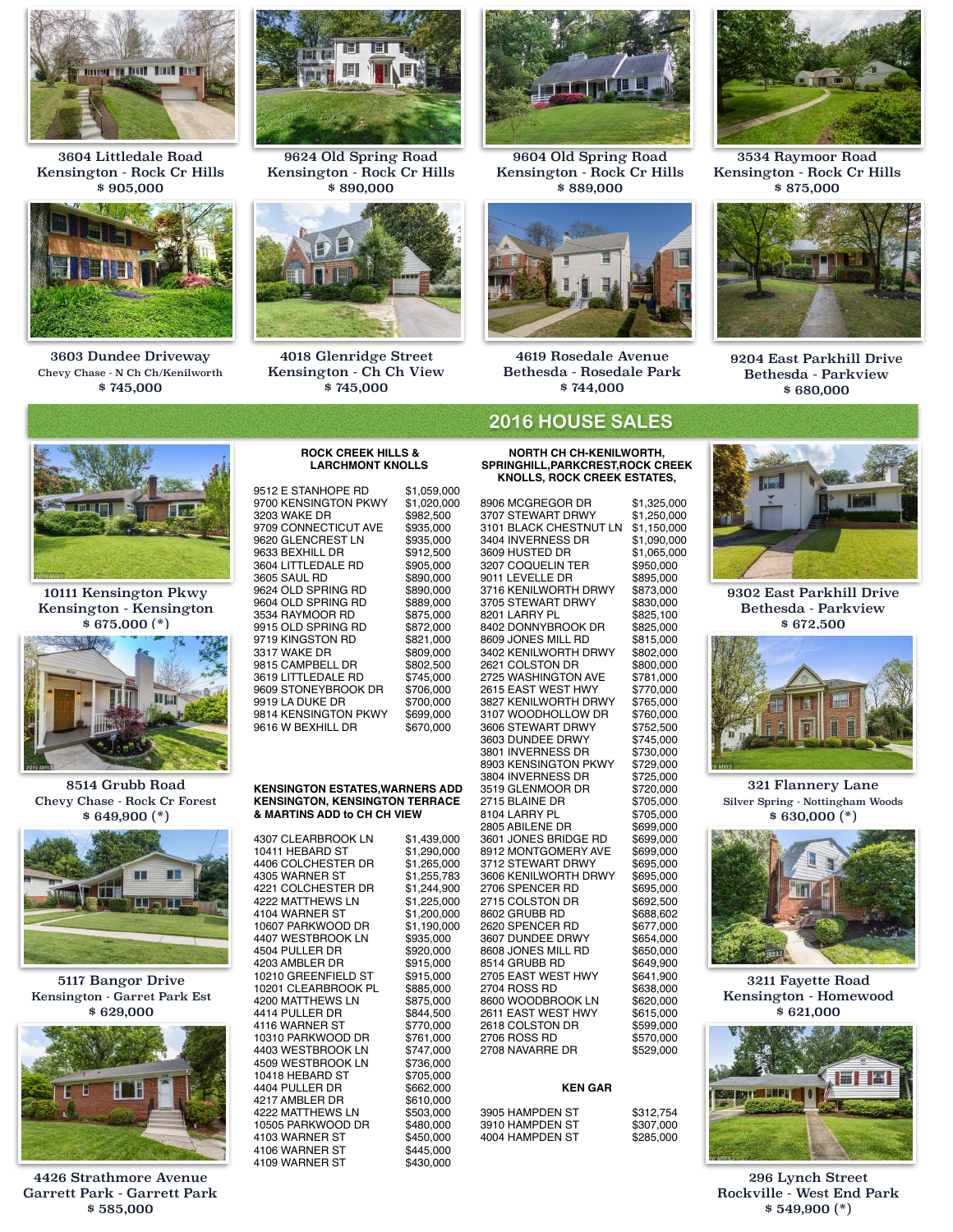

3417 Oberon Street Kensington - Kensington \$ 495,000



4104 Mitscher Court Kensington - Rock Cr Palis \$ 400,000



1012 Chiswell Lane Silver Spring - Forest Knolls \$ 399,900 (\*)



3402 Cheverly Avenue Cheverly - Cheverly \$ 396,000 (\*)



3333 University Blvd #902 Kensington - The Waterford \$ 239,000



522 21st Street NW # 502 Washington - Foggy Bottom \$ 200,000



10601 Meadowhill Road Silver Spring - Northwest Branch Est \$ 435,000

# **GARRET PARK ESTATES**

| .<br>& WHITE FLINT PARK            |           |
|------------------------------------|-----------|
| 5110 FLANDERS AVE                  | \$715,000 |
|                                    | \$700,000 |
| 5015 BANGOR DR<br>11502 ROKEBY AVE |           |
|                                    | \$668,000 |
| 11503 ROKEBY AVE                   | \$665,000 |
| 10909 ORLEANS WAY                  | \$650,000 |
| 10902 ORLEANS WAY                  | \$635,000 |
| 5117 BANGOR DR                     | \$629,000 |
| 5105 FLANDERS AVE                  | \$616,000 |
| 5006 AURORA DR                     | \$612,530 |
| 10908 ORLEANS WAY                  | \$600,000 |
| 5312 BANGOR DR                     | \$594,000 |
| 5016 AURORA DR                     | \$565,000 |
| 5308 FLANDERS AVE                  | \$500,000 |
| <b>HOMEWOOD</b>                    |           |
| 3004 BLUEFORD RD                   | \$860,000 |
| 10312 MEREDITH AVE                 | \$778,000 |
| 10411 DRUMM AVE                    | \$684,000 |
| 3211 FAYETTE RD                    | \$621,000 |
| 3010 HOMEWOOD PKWY                 | \$549,900 |
| 3220 FAYETTE RD                    | \$531,000 |
| 10208 DRUMM AVE                    | \$530,000 |
| 3015 FERNDALE ST                   | \$520,000 |
| 3303 FAYETTE RD                    | \$510,000 |
| 3123 HOMEWOOD PKWY                 | \$504,000 |
| 3124 HOMEWOOD PKWY                 | \$502,500 |
| 3127 HOMEWOOD PKWY                 | \$502,000 |
| 3121 HOMEWOOD PKWY                 | \$500,000 |
| 3215 BLUEFORD RD                   | \$495,000 |
| 3213 BLUEFORD RD                   | \$490,000 |
| 3007 FAYETTE RD                    | \$483,000 |
| 3207 FERNDALE ST                   | \$470,000 |
| 3222 BLUEFORD RD                   | \$465,000 |
| 3013 HOMEWOOD PKWY                 | \$460,000 |
| 3211 FERNDALE ST                   | \$454,000 |
| 3016 FAYETTE RD                    | \$443,000 |
| 3014 FAYETTE RD                    | \$425,000 |
| 3102 BLUEFORD RD                   | \$418,000 |
| 3315 OBERON ST                     | \$415,000 |
| 3202 EDGEWOOD RD                   | \$392,000 |
| 3002 EDGEWOOD RD                   | \$388,270 |
| 3172 PLYERS MILL RD                | \$367,000 |
| 3128 PLYERS MILL RD                | \$360,000 |
| 3105 BLUEFORD RD                   | \$357,500 |
| 3205 EDGEWOOD RD                   | \$277,500 |
|                                    |           |
|                                    |           |

#### **PARKVIEW - BETHESDA**

| 4523 TRAYMORE ST   | \$780,000 |
|--------------------|-----------|
| 9300 PARKHILL TER  | \$780,000 |
| 9226 PARKHILL DR   | \$755,000 |
| 9308 E PARKHILL DR | \$730,000 |
| 9204 PARKHILL DR   | \$680,000 |
| 9302 PARKHILL DR   | \$672,500 |
| 9217 PARKHILL DR   | \$670,000 |
|                    |           |

#### **OAKLAND TERRACE, WHEATON OUT RES. & KENSINGTON VIEW**

| 4014 BRAINARD AVE     | \$1,035,000 |
|-----------------------|-------------|
| 3009 JENNINGS RD      | \$779.000   |
| 2912 KENSINGTON BLVD  | \$769.900   |
| 11122 MIDVALE RD      | \$712,636   |
| 3309 GEIGER AVE       | \$673,000   |
| 3315 GEIGER AVE       | \$635.000   |
| 4107 KNOWLES AVE      | \$470,000   |
| 3114 JENNINGS RD      | \$445.250   |
| 3016 JENNINGS RD      | \$415.000   |
| 11207 VALLEY VIEW AVE | \$337,000   |
| 10604 MAYBROOK AVE    | \$332,100   |
| 3105 JENNINGS RD      | \$315,000   |
| <b>11010 WEST AVE</b> | \$295,000   |
| 2901 JENNINGS RD      | \$285.000   |



3902 Spruell Court Kensington - Rock Cr Palisades \$ 429,000

#### **PARKWOOD**

9914 PARKWOOD DR \$1,606,500 10004 WILDWOOD RD \$1,385,000<br>9805 PARKWOOD DR \$1,376,000 9805 PARKWOOD DR \$1,376,000<br>4404 EDGEFIELD RD \$1,315,000 4404 EDGEFIELD RD \$1,315,000<br>4613 EDGEFIELD RD \$1,285,000 4613 EDGEFIELD RD \$1,285,000<br>9820 PARKWOOD DR \$1,250,000 9820 PARKWOOD DR \$1,250,00<br>4403 EDGEFIELD RD \$985.000 4403 EDGEFIELD RD \$985,000 4515 SAUL RD \$930,000 4715 SAUL RD 4609 EDGEFIELD RD \$900,000<br>10108 PARKWOOD TER \$792.500 10108 PARKWOOD TER \$792,500<br>4502 DELMONT LN \$775,000 4502 DELMONT LN 9716 PARKWOOD DR \$750,000<br>9802 WILDWOOD RD \$750.000 9802 WILDWOOD RD \$750,000<br>10109 PARKWOOD TER \$740,000 10109 PARKWOOD TER \$740,000<br>4626 WOODFIELD RD \$729.000 4626 WOODFIELD RD \$729,000<br>4411 GLENRIDGE ST \$717,000 4411 GLENRIDGE ST \$717,000<br>9801 WILDWOOD RD \$715,000 9801 WILDWOOD RD \$715,000<br>4731 SAUL RD \$715,000 4731 SAUL RD \$715,000<br>9910 THORNWOOD RD \$679,000 9910 THORNWOOD RD \$679,000<br>10117 THORNWOOD RD \$665,000 10117 THORNWOOD RD \$665,000<br>10100 PARKWOOD TER \$660,000 10100 PARKWOOD TER \$660,000<br>9917 THORNWOOD RD \$654,000 9917 THORNWOOD RD \$654,000<br>10111 CRESTWOOD RD \$649,000 10111 CRESTWOOD RD \$649,000<br>4709 SAUL RD \$640,000 4709 SAUL RD \$640,000<br>10120 ASHWOOD DR \$625,000 10120 ASHWOOD DR \$625,000<br>4630 WOODFIELD RD \$620,000 4630 WOODFIELD RD \$620,000 4707 SAUL RD<br>9900 PARKWOOD DR \$600,000 9900 PARKWOOD DR \$600,000<br>10110 WILDWOOD RD \$589,000 10110 WILDWOOD RD \$589,000<br>4504 EVERETT ST \$580,000 4504 EVERETT ST \$580,000<br>10113 PARKWOOD DR \$576,000 10113 PARKWOOD DR \$576,000<br>10026 CEDAR LN \$549,900 10026 CEDAR LN **KENSINGTON HEIGHTS** 3307 DECATUR AVE \$863,930<br>2813 JUTLAND RD \$673.000 2813 JUTLAND RD \$673,000<br>10806 MCCOMAS CT \$632,000 10806 MCCOMAS CT \$632,000<br>10707 DRUMM AVE \$588,000 10707 DRUMM AVE \$588,000<br>3114 MCCOMAS AVE \$585,000 3114 MCCOMAS AVE \$585,000<br>3119 MCCOMAS AVE \$557,000 3119 MCCOMAS AVE 2703 CALGARY AVE \$550,000<br>10806 PEARSON ST \$535.000 10806 PEARSON ST \$535,000<br>3120 MCCOMAS AVE \$515,000 3120 MCCOMAS AVE

11910 CORONADA PL \$500,000<br>10809 PEARSON ST \$495.000 10809 PEARSON ST \$495,000<br>2606 MCCOMAS AVE \$468,000 2606 MCCOMAS AVE \$468,000<br>2700 MCCOMAS AVE \$468.000 2700 MCCOMAS AVE \$468,000<br>2805 JUTLAND RD \$425,000 2805 JUTLAND RD \$425,000<br>3019 MCCOMAS AVE \$415,000 3019 MCCOMAS AVE \$415,000<br>2922 BURTONHILL DR \$408,000 2922 BURTONHILL DR \$408,000<br>11000 DRUMM AVE \$406,220 11000 DRUMM AVE \$406,220<br>2918 BURTONHILL DR \$400,000 2918 BURTONHILL DR \$400,000<br>2700 CALGARY AVE \$400,000 2700 CALGARY AVE \$400,000<br>10705 BENTLEY LN \$389,000 10705 BENTLEY LN \$389,000<br>10810 PEARSON ST \$370,000 10810 PEARSON ST \$370,000<br>10916 DRUMM AVE \$352,900 10916 DRUMM AVE \$352,900<br>2808 MCCOMAS AVE \$320,000 2808 MCCOMAS AVE \$320,000<br>3002 UNIVERSITY BLVD W \$310,000 3002 UNIVERSITY BLVD W \$310,000

#### **CHEVY CHASE VIEW**

3012 UNIVERSITY BLVD W

| 4100 EVERETT ST      | \$1.450.000 |
|----------------------|-------------|
| 3910 DRESDEN ST      | \$1,245,000 |
| 4105 GLENROSE ST     | \$1.050.000 |
| 4013 GLENROSE ST     | \$919.000   |
| 4304 GLENROSE ST     | \$902.000   |
| 4018 GLENRIDGE ST    | \$745.000   |
| 9805 CONNECTICUT AVE | \$680,000   |
|                      |             |

#### 606 Edmonston Drive Rockville - Burgundy Ests \$ 417,500 (\*)

#### **NORTH KENSINGTON**

| 3722 LAWRENCE AVE<br>COLOR OF PAUL ST<br>3613 PERRY AVE<br>10817 MADISON ST<br>11001 HARRIET LN<br>3603 PERRY AVE<br>3716 LAWRENCE AVE<br>3518 NIMITZ RD<br>11000 GLUECK LN<br>11107 NEWPORT MILL RD<br>11018 GLUECK LN<br>3518 ANDERSON RD<br>3704 NIMITZ RD<br>3420 ANDERSON RD<br>3406 MURDOCK RD<br>3411 MURDOCK RD<br>3403 ANDERSON RD<br>3511 ANDERSON RD<br>3515 MURDOCK RD<br>3814 LAWRENCE AVE                                                                                                                                                                                                                                                                                  | \$895,319<br>\$785,000<br>\$782,000<br>\$589,000<br>\$530,000<br>\$480,000<br>\$475,000<br>\$450,000<br>\$450,000<br>\$435,000<br>\$429,000<br>\$425,000<br>\$399,900<br>\$379,000<br>\$350,000<br>\$350,000<br>\$349,000<br>\$310,000<br>\$307,000<br>\$287,000                                                                                                                                                                                       |
|------------------------------------------------------------------------------------------------------------------------------------------------------------------------------------------------------------------------------------------------------------------------------------------------------------------------------------------------------------------------------------------------------------------------------------------------------------------------------------------------------------------------------------------------------------------------------------------------------------------------------------------------------------------------------------------|--------------------------------------------------------------------------------------------------------------------------------------------------------------------------------------------------------------------------------------------------------------------------------------------------------------------------------------------------------------------------------------------------------------------------------------------------------|
| <b>ROCK CREEK PALISADES</b>                                                                                                                                                                                                                                                                                                                                                                                                                                                                                                                                                                                                                                                              |                                                                                                                                                                                                                                                                                                                                                                                                                                                        |
| 11407 CAM CT<br>4002 HALSEY ST<br>11326 MITSCHER ST<br>4103 BYRD CT<br>3801 DENFELD AVE<br>11123 DEWEY RD<br>4213 MCCAIN CT<br>3910 KINCAID TER<br>4210 MCCAIN CT<br>4020 SPRUELL DR<br>11109 DEWEY RD<br>3904 KINCAID TER<br>4103 MITSCHER CT<br>4105 MITSCHER CT<br>3810 DENFELD AVE<br>4009 LAWRENCE AVE<br>4126 WEXFORD CT<br>3902 SPRUELL CT<br>4012 SIMMS DR<br>4222 MCCAIN CT<br>3800 WEXFORD DR<br>4104 MITSCHER CT<br>3901 LAWRENCE AVE<br>3904 LAWRENCE AVE<br>4010 SIMMS DR<br>4123 DENFELD AVE<br>4027 LAWRENCE AVE<br>3913 SPRUELL CT<br>9913 SPRUELL CT<br>3919 HALSEY ST<br>4006 BYRD RD<br>3921 KINCAID TER<br>3915 DENFELD AVE<br>3914 DECATUR AVE<br>4002 LAWRENCE AVE | \$660,000<br>\$640,000<br>\$527,500<br>\$525,000<br>\$525,000<br>\$510,000<br>\$498,500<br>\$485,000<br>\$485,000<br>\$485,000<br>\$482,900<br>\$480,000<br>\$470,000<br>\$455,000<br>\$449,000<br>\$439,000<br>\$435,000<br>\$429,000<br>\$423,000<br>\$419,000<br>\$416,000<br>\$400,000<br>\$399,900<br>\$385,000<br>\$375,000<br>\$372,000<br>\$360,525<br>\$357,500<br>\$350,000<br>\$340,550<br>\$339,975<br>\$327,300<br>\$320,000<br>\$285,000 |
| <b>CAPITOL VIEW PARK - SILVER SPRING</b>                                                                                                                                                                                                                                                                                                                                                                                                                                                                                                                                                                                                                                                 |                                                                                                                                                                                                                                                                                                                                                                                                                                                        |
| 10122 CAPITOL VIEW AVE<br>10200 MENLO AVE<br>10201 MEREDITH AVE<br>10107 DAY AVE<br>10118 CAPITOL VIEW AVE<br>10212 GRANT AVE<br>10002 GRANT AVE<br>10103 GRANT AVE<br>10108 GRANT AVE<br>9914 CAPITOL VIEW AVE<br>10207 DAY AVE<br>10204 CAPITOL VIEW AVE<br>9906 CAPITOL VIEW AVE<br>9910 CAPITOL VIEW AVE<br>10221 GRANT AVE<br>10219 CAPITOL VIEW AVE<br>10102 STONEYBROOK DR                                                                                                                                                                                                                                                                                                        | \$635,000<br>\$595,000<br>\$525,000<br>\$510,000<br>\$502,500<br>\$500,000<br>\$489,900<br>\$459,500<br>\$450,000<br>\$424,000<br>\$399,000<br>\$380,000<br>\$365,000<br>\$350,000<br>\$340,100<br>\$325,500<br>\$337,500                                                                                                                                                                                                                              |

10001 MENLO AVE \$323,400

*Information pulled from MRIS. Detached, Fee Simple Home Sales from January 1, 2016 thru December 31, 2016.*